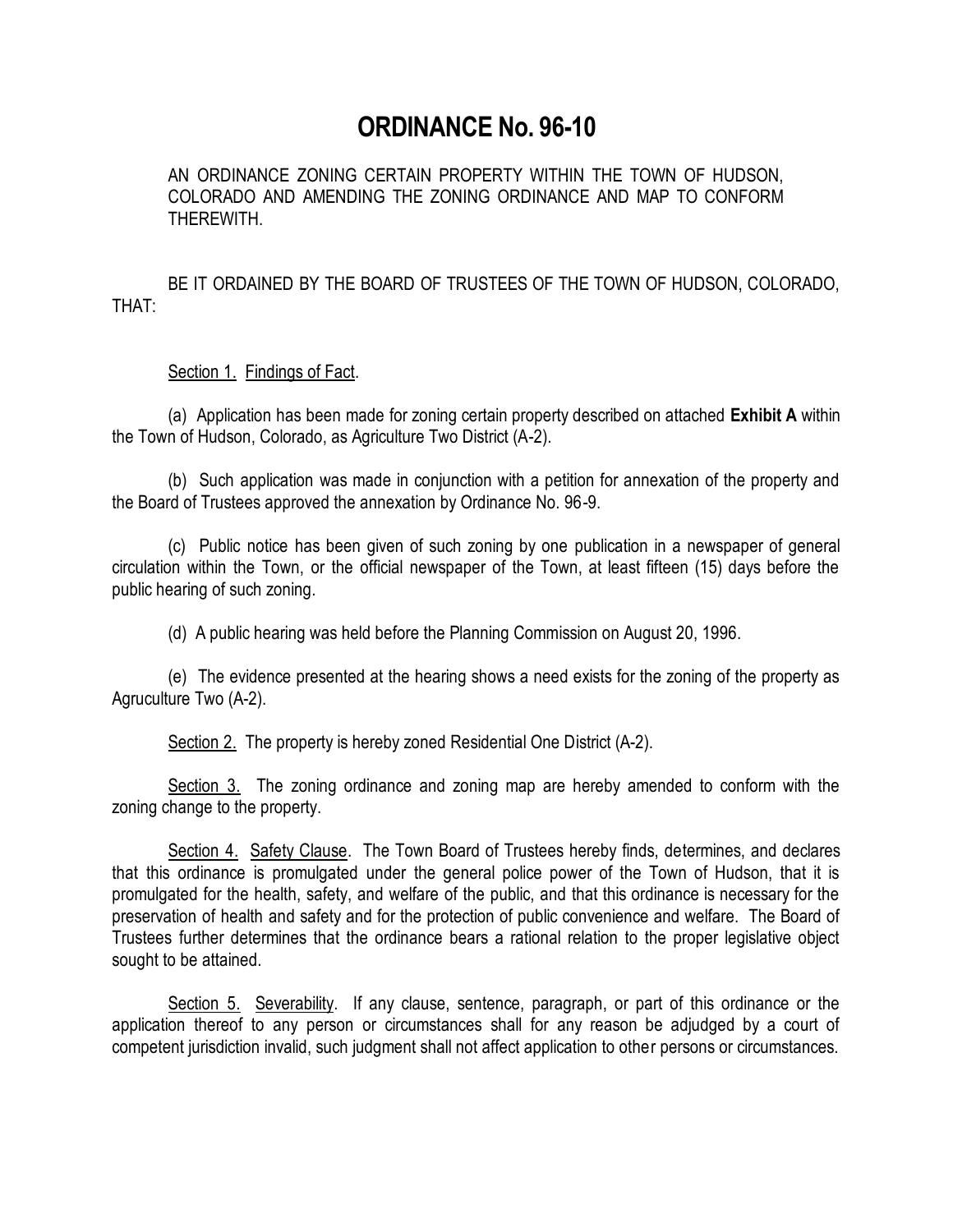Section 6. Effective Date. This ordinance shall become effective thirty (30) days after final publication.

INTRODUCED, READ IN FULL, ADOPTED AND ORDER PUBLISHED ONCE IN FULL this 14th day of August, 1996.

## TOWN OF HUDSON, COLORADO

\_\_\_\_\_\_\_\_\_\_\_\_\_\_\_\_\_\_\_\_\_\_\_\_\_\_\_\_\_ George Roskop Mayor

ATTEST:

Judy Larson Town Clerk

\_\_\_\_\_\_\_\_\_\_\_\_\_\_\_\_\_\_\_\_\_\_\_\_\_\_\_\_\_\_\_\_

\_\_\_\_\_\_\_\_\_\_\_\_\_\_\_\_\_\_\_\_\_\_\_\_\_\_\_\_\_\_\_\_

PASSED ON SECOND AND FINAL READING this \_\_\_\_\_ day of \_\_\_\_\_\_\_\_\_\_\_\_\_\_\_\_, 1996.

\_\_\_\_\_\_\_\_\_\_\_\_\_\_\_\_\_\_\_\_\_\_\_\_ George Roskop Mayor

ATTEST:

Judy Larson Town Clerk